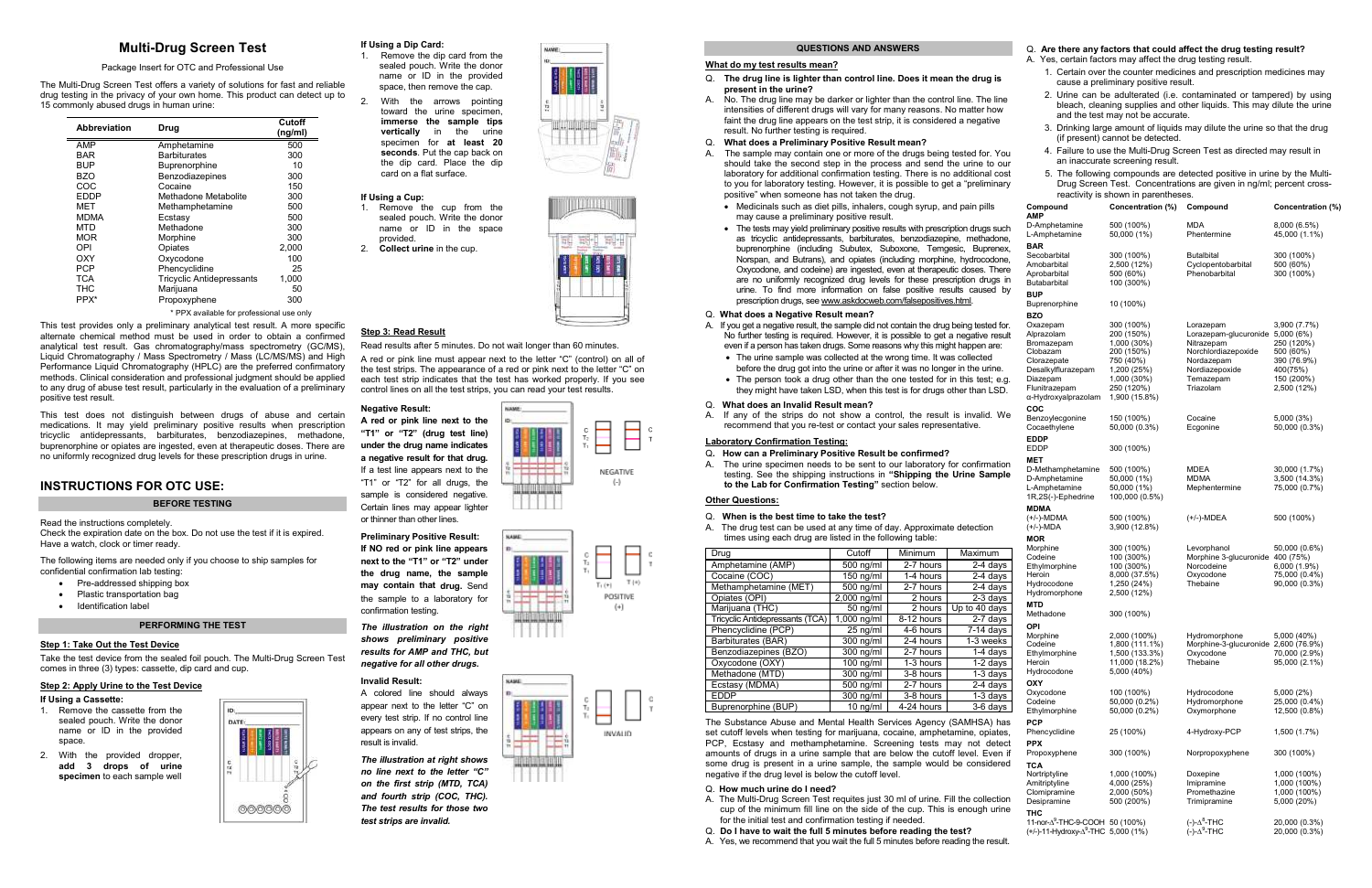## **SHIPPING URINE SAMPLES FOR CONFIRMATION TESTING (OTC ONLY)**

## **About confirmation testing:**

Negative samples do not need further testing. You should only send preliminary positive samples to a laboratory for confirmation.

## **Check the provided shipping package:**

The following items are provided (OTC only):

- Mailer: Pre-addressed Mailing Box with Transportation Label
- Zip-lock Plastic Transportation Bag
- Identification Label

## **Package urine samples for shipping:**

- Attach the top portion of the identification label to the urine collection cup.
- Attach the lower portion of the identification label to the instruction sheet where labeled "place identification label here." For security reasons, you will need this number to retrieve your lab test results.
- Place the urine collection cup in the zip-lock plastic transportation bag, seal and place into the pre-addressed mailing box and close. On the pre-addressed mailing box label, fill in the sample collection date.
- On the mailing box label, check off the drug(s) that gave a preliminary positive result. IT IS IMPORTANT THAT YOU INDICATE WHICH DRUG WAS POSITIVE SO THAT A LAB CONFIRMATION TEST CAN BE PERFORMED FOR THAT DRUG. WITHOUT THIS LABEL, YOUR SAMPLE CANNOT BE TESTED.
- Mail the preliminary positive urine sample as soon as possible. Urine samples cannot be accurately tested if more than 7 days old.
- The mailing box is not pre-paid. To ensure prompt delivery, be sure to pay the appropriate shipping charges.

## **INSTRUCTIONS FOR PROFESSIONAL USE:**

 For test procedure and result interpretation, see "Performing The Test" in the Instructions For OTC Use section, above.

## **QUALITY CONTROL**

A procedural control is included in the test. A red line appearing in the control region (C) is an internal procedural control. It confirms sufficient specimen volume, adequate membrane wicking, and correct procedural technique.

To ensure proper kit performance, it is recommended that positive and negative controls be tested as good laboratory practice to confirm the test procedure and to verify proper test performance. External controls are available from commercial sources. Additional testing may be necessary to comply with the requirements of accrediting organizations and/or local, state, and/or federal regulators.

Quality control testing should be performed with each new lot, with each new shipment, and every thirty days to check storage conditions. External controls can be purchased from the following vendor: Biochemical Diagnostics, 1-631-595-9200, www.biochemicaldiagnostics.com.

## **PERFORMANCE CHARACTERISTICS**

## **A. ACCURACY**

 The accuracy of the Multi-Drug Screen Test was evaluated in comparison to GC/MS and LC/MS. 40 drug-free urine samples collected from presumed non-user volunteers were tested with the Multi-Drug Screen Test. Of these 40 negative samples, all were correctly identified as negative. 10% of the negative samples were confirmed with GC/MS as drug negative. At least 40 drug positive urine specimens for each drug test were obtained from reference labs. Drug concentrations were confirmed with GC/MS and LC/MS (for TCA). A summary of the accuracy and discordant results on Cassette, Dip Card and Cup formats are shown in the following tables:

# **Summary of Accuracy Results on the Multi-Drug Screen Test Cassette**

Drug Test/ Drug Test/ Decomposition of GC/MS Data

| Cutoff<br>(nq/ml) | Result           | Drug-<br>free  | -50% C/O to<br><-25% C/O | $-25%$<br>C/O<br>to C/O | $C/O$ to       | >+25% C/O<br>+25% C/O to +50% C/O | $> +50\%$<br>C/O | %<br>Agreement |
|-------------------|------------------|----------------|--------------------------|-------------------------|----------------|-----------------------------------|------------------|----------------|
| AMP/500           | Neg              | 40             | 3                        | $\Omega$                | $\Omega$       | $\Omega$                          | $\Omega$         | 97.7%          |
|                   | Pos              | $\overline{0}$ | $\overline{0}$           | 1                       | $\overline{2}$ | 2                                 | 45               | 100%           |
| <b>BAR/300</b>    | Neg              | 40             | $\overline{1}$           | $\mathbf{1}$            | $\mathbf 0$    | 0                                 | $\mathbf 0$      | 95.2%          |
|                   | Pos              | $\Omega$       | 0                        | $\overline{2}$          | 5              | $\overline{2}$                    | 36               | 100%           |
| <b>BUP/10</b>     | Neg              | 40             | 1                        | 1                       | 0              | $\overline{0}$                    | $\Omega$         | 95.5%          |
|                   | Pos              | $\Omega$       | 0                        | $\overline{2}$          | 8              | $\Omega$                          | 32               | 100%           |
| <b>BZO/300</b>    | Neg              | 40             | 0                        | 1                       | 0              | $\overline{0}$                    | 0                | 93.2%          |
|                   | Pos              | $\Omega$       | $\Omega$                 | 3                       | 1              | 6                                 | 34               | 100%           |
| COC/150           | Neg              | 40             | 0                        | 3                       | $\overline{0}$ | 0                                 | $\Omega$         | 97.7%          |
|                   | Pos              | 0              | $\overline{0}$           | $\overline{1}$          | $\overline{4}$ | 1                                 | 53               | 100%           |
| EDDP/             | Neg              | 40             | 0                        | $\overline{1}$          | 0              | 0                                 | $\mathbf 0$      | 93.2%          |
| 300               | Pos              | $\mathbf 0$    | 0                        | 3                       | 5              | $\overline{2}$                    | 33               | 100%           |
| MDMA/             | Neg              | 40             | 1                        | 1                       | $\overline{0}$ | 0                                 | $\Omega$         | 95.5%          |
| 500               | Pos              | $\Omega$       | 0                        | $\overline{2}$          | 5              | 1                                 | 34               | 100%           |
|                   | Neg              | 40             | 1                        | 0                       | 0              | 0                                 | $\mathbf 0$      | 93.2%          |
| <b>MET/500</b>    | Pos              | $\overline{0}$ | 0                        | 3                       | 1              | 3                                 | 51               | 100%           |
| <b>MOR/300</b>    | Neg              | 40             | $\overline{0}$           | $\overline{1}$          | $\overline{0}$ | $\overline{0}$                    | $\Omega$         | 93.2%          |
|                   | Pos              | 0              | 0                        | 3                       | $\overline{4}$ | 0                                 | 53               | 100%           |
| MTD/300           | Neg              | 40             | 0                        | 2                       | $\mathbf 0$    | 0                                 | $\mathbf 0$      | 95.5%          |
|                   | Pos              | $\Omega$       | $\overline{0}$           | $\overline{2}$          | $\overline{4}$ | 0                                 | 37               | 100%           |
| OPI/2000          | Neg              | 40             | 1                        | 0                       | 0              | 0                                 | $\Omega$         | 93.2%          |
|                   | Pos              | 0              | 0                        | $\overline{2}$          | $\overline{4}$ | 3                                 | 40               | 100%           |
| OXY/100           | Neg              | 40             | 1                        | 0                       | 0              | 0                                 | $\Omega$         | 93.2%          |
|                   | Pos              | $\overline{0}$ | 0                        | 3                       | 7              | $\overline{1}$                    | 33               | 100%           |
| <b>PCP/25</b>     | Neg              | 40             | 0                        | 3                       | 0              | 0                                 | $\mathbf 0$      | 97.7%          |
|                   | Pos              | $\Omega$       | 0                        | $\overline{1}$          | 3              | 8                                 | 33               | 100%           |
|                   | Neg              | 40             | $\overline{0}$           | $\overline{1}$          | $\overline{0}$ | 0                                 | $\mathbf 0$      | 95.3%          |
| PPX/300           | $\overline{Pos}$ | $\overline{0}$ | $\overline{0}$           | $\overline{2}$          | 5              | $\overline{\mathbf{2}}$           | 33               | 100%           |
| <b>TCA/</b>       | Neg              | 40             | 0                        | $\overline{2}$          | 0              | 0                                 | $\mathbf 0$      | 95.5%          |
| 1000              | Pos              | $\mathbf 0$    | 0                        | $\overline{\mathbf{c}}$ | 5              | $\overline{7}$                    | 28               | 100%           |
|                   | Neg              | 40             | 1                        | $\overline{2}$          | 0              | 0                                 | $\Omega$         | 97.7%          |
| <b>THC/50</b>     | Pos              | 0              | 0                        | $\overline{1}$          | $\overline{4}$ | 7                                 | 44               | 100%           |

| Discordant Results on the Multi-Drug Screen Test Cassette |                        |                            |                                   |  |  |
|-----------------------------------------------------------|------------------------|----------------------------|-----------------------------------|--|--|
| Drug Test/                                                | Multi-Drug Screen Test | Result w/ GC/MS or LC/MS   |                                   |  |  |
| Cutoff (ng/ml)                                            | Cassette Result        | Drug Concentration (ng/ml) | Analyte                           |  |  |
| <b>AMP/500</b>                                            | Positive               | 477                        | Amphetamine                       |  |  |
| <b>BAR/300</b>                                            | Positive               | 265                        | <b>Barbital</b>                   |  |  |
|                                                           | Positive               | 286                        | <b>Barbital</b>                   |  |  |
| <b>BUP/10</b>                                             | Positive               | 8                          | Buprenorphine                     |  |  |
|                                                           | Positive               | 9                          | Buprenorphine                     |  |  |
|                                                           | Positive               | 244                        | Oxazepam                          |  |  |
| BZO/300                                                   | Positive               | 252                        | Oxazepam                          |  |  |
|                                                           | Positive               | 295                        | Oxazepam                          |  |  |
| COC/150                                                   | Positive               | 146                        | Benzoylecgonine                   |  |  |
|                                                           | Positive               | 250                        | <b>EDDP</b>                       |  |  |
| EDDP/300                                                  | Positive               | 263                        | <b>EDDP</b>                       |  |  |
|                                                           | Positive               | 275                        | <b>EDDP</b>                       |  |  |
|                                                           | Positive               | 368                        | <b>MDMA</b>                       |  |  |
| <b>MDMA/500</b>                                           | Positive               | 381                        | <b>MDMA</b>                       |  |  |
|                                                           | Positive               | 394                        | Methamphetamine                   |  |  |
| <b>MET/500</b>                                            | Positive               | 461                        | Methamphetamine                   |  |  |
|                                                           | Positive               | 478                        | Methamphetamine                   |  |  |
|                                                           | Positive               | 260                        | Morphine                          |  |  |
| MOR/300                                                   | Positive               | 263                        | Morphine                          |  |  |
|                                                           | Positive               | 292                        | Morphine                          |  |  |
| MTD/300                                                   | Positive               | 266                        | Methadone                         |  |  |
|                                                           | Positive               | 273                        | Methadone                         |  |  |
| OPI/2000                                                  | Positive               | 1,898                      | Morphine                          |  |  |
|                                                           | Positive               | 1,990                      | Morphine                          |  |  |
|                                                           | Positive               | 88                         | Oxycodone                         |  |  |
| OXY/100                                                   | Positive               | 98                         | Oxycodone                         |  |  |
|                                                           | Positive               | 99                         | Oxycodone                         |  |  |
| <b>PCP/25</b>                                             | Positive               | 22.9                       | Phencyclidine                     |  |  |
| PPX/300                                                   | Positive               | 242                        | Norpropoxyphene                   |  |  |
|                                                           | Positive               | 285                        | Norpropoxyphene                   |  |  |
| <b>TCA/1000</b>                                           | Positive               | 786                        | Nortriptyline                     |  |  |
|                                                           | Positive               | 859                        | Nortriptyline                     |  |  |
| <b>THC/50</b>                                             | Positive               | 49                         | 11-nor-A <sup>9</sup> -THC-9-COOH |  |  |

### **Summary of Accuracy Results on the Multi-Drug Screen Test Dip Card**

| Drug Test/        |          | Range of GC/MS Data |                          |                         |                         |                                   |                 |                |  |
|-------------------|----------|---------------------|--------------------------|-------------------------|-------------------------|-----------------------------------|-----------------|----------------|--|
| Cutoff<br>(ng/ml) | Result   | Drug-<br>free       | -50% C/O to<br><-25% C/O | $-25%$<br>C/O<br>to C/O | $C/O$ to                | >+25% C/O<br>+25% C/O to +50% C/O | $> +50%$<br>C/O | %<br>Agreement |  |
| AMP/500           | Neg      | 40                  | 3                        | 0                       | 0                       | 0                                 | 0               | 97.7%          |  |
|                   | Pos      | $\Omega$            | 0                        | 1                       | $\overline{2}$          | $\overline{2}$                    | 45              | 100%           |  |
| <b>BAR/300</b>    | Neg      | 40                  | 1                        | 1                       | 0                       | 0                                 | $\Omega$        | 95.2%          |  |
|                   | Pos      | 0                   | 0                        | $\overline{2}$          | 5                       | $\overline{2}$                    | 36              | 100%           |  |
| <b>BUP/10</b>     | Neg      | 40                  | 1                        | 1                       | 0                       | $\mathbf 0$                       | $\Omega$        | 95.5%          |  |
|                   | Pos      | $\Omega$            | $\Omega$                 | $\overline{2}$          | 8                       | $\overline{0}$                    | 32              | 100%           |  |
| <b>BZO/300</b>    | Neg      | 40                  | 0                        | $\overline{1}$          | $\overline{0}$          | $\overline{0}$                    | $\Omega$        | 93.2%          |  |
|                   | Pos      | $\overline{0}$      | $\Omega$                 | 3                       | 1                       | 6                                 | 34              | 100%           |  |
| COC/150           | Neg      | 40                  | 0                        | 3                       | $\Omega$                | 0                                 | $\Omega$        | 97.7%          |  |
|                   | Pos      | $\overline{0}$      | $\overline{0}$           | 1                       | $\overline{4}$          | $\overline{1}$                    | 53              | 100%           |  |
| EDDP/             | Neg      | 40                  | 0                        | $\mathbf{1}$            | 0                       | $\mathbf 0$                       | $\Omega$        | 93.2%          |  |
| 300               | Pos      | 0                   | $\overline{0}$           | 3                       | 5                       | $\overline{2}$                    | 33              | 100%           |  |
| MDMA/             | Neg      | 40                  | 1                        | $\overline{1}$          | $\overline{0}$          | $\overline{0}$                    | $\Omega$        | 95.5%          |  |
| 500               | Pos      | $\Omega$            | $\mathbf 0$              | $\overline{2}$          | 5                       | 1                                 | 34              | 100%           |  |
| <b>MET/500</b>    | Neg      | 40                  | 1                        | 0                       | 0                       | 0                                 | $\Omega$        | 93.2%          |  |
|                   | Pos      | $\Omega$            | 0                        | 3                       | 1                       | 3                                 | 51              | 100%           |  |
| <b>MOR/300</b>    | Neg      | 40                  | 0                        | $\overline{1}$          | $\overline{0}$          | $\overline{0}$                    | $\Omega$        | 93.2%          |  |
|                   | Pos      | $\Omega$            | $\Omega$                 | 3                       | $\overline{\mathbf{4}}$ | $\Omega$                          | 53              | 100%           |  |
| MTD/300           | Neg      | 40                  | $\Omega$                 | $\overline{2}$          | $\Omega$                | $\Omega$                          | $\Omega$        | 95.5%          |  |
|                   | Pos      | $\overline{0}$      | $\Omega$                 | $\overline{2}$          | 4                       | $\overline{0}$                    | 37              | 100%           |  |
| OPI/2000          | Neg      | 40                  | 1                        | $\overline{0}$          | $\overline{0}$          | $\overline{0}$                    | $\Omega$        | 93.2%          |  |
|                   | Pos      | $\Omega$            | 0                        | $\overline{\mathbf{2}}$ | $\overline{4}$          | 3                                 | 40              | 100%           |  |
| OXY/100           | Neg      | 40                  | 1                        | $\overline{0}$          | $\overline{0}$          | $\overline{0}$                    | $\Omega$        | 93.2%          |  |
|                   | Pos      | $\Omega$            | $\overline{0}$           | 3                       | 7                       | $\overline{1}$                    | 33              | 100%           |  |
| <b>PCP/25</b>     | Neg      | 40                  | 0                        | 3                       | 0                       | $\mathbf 0$                       | $\Omega$        | 97.7%          |  |
|                   | Pos      | 0                   | 0                        | 1                       | 3                       | 8                                 | 33              | 100%           |  |
| PPX/300           | Neg      | 40                  | 0                        | $\overline{1}$          | $\overline{0}$          | $\overline{0}$                    | $\Omega$        | 95.3%          |  |
|                   | $P$ os   | $\Omega$            | 0                        | 2                       | 5                       | $\overline{2}$                    | 33              | 100%           |  |
| <b>TCA/</b>       | Neg      | 40                  | 0                        | $\overline{2}$          | 0                       | 0                                 | $\Omega$        | 95.5%          |  |
| 1000              | Pos      | 0                   | 0                        | $\overline{2}$          | 5                       | $\overline{7}$                    | 28              | 100%           |  |
| <b>THC/50</b>     | Neg      | 40                  | 1                        | $\overline{2}$          | 0                       | 0                                 | $\Omega$        | 97.7%          |  |
|                   | $P_{OS}$ | 0                   | $\overline{0}$           | 1                       | $\overline{4}$          | 7                                 | 44              | 100%           |  |

### **Discordant Results on the Multi-Drug Screen Test Dip Card**

| Drug Test/      | Multi-Drug Screen Test Dip | Result w/ GC/MS or LC/MS   |                                   |
|-----------------|----------------------------|----------------------------|-----------------------------------|
| Cutoff (ng/ml)  | Card Result                | Drug Concentration (ng/ml) | Analyte                           |
| <b>AMP/500</b>  | Positive                   | 477                        | Amphetamine                       |
| <b>BAR/300</b>  | Positive                   | 265                        | <b>Barbital</b>                   |
|                 | Positive                   | 286                        | <b>Barbital</b>                   |
| <b>BUP/10</b>   | Positive                   | 8                          | Buprenorphine                     |
|                 | Positive                   | 9                          | Buprenorphine                     |
|                 | Positive                   | 244                        | Oxazepam                          |
| <b>BZO/300</b>  | Positive                   | 252                        | Oxazepam                          |
|                 | Positive                   | 295                        | Oxazepam                          |
| COC/150         | Positive                   | 146                        | Benzoylecgonine                   |
|                 | Positive                   | 250                        | <b>EDDP</b>                       |
| EDDP/300        | Positive                   | 263                        | <b>EDDP</b>                       |
|                 | Positive                   | 275                        | <b>EDDP</b>                       |
| <b>MDMA/500</b> | Positive                   | 368                        | <b>MDMA</b>                       |
|                 | Positive                   | 381                        | <b>MDMA</b>                       |
|                 | Positive                   | 394                        | Methamphetamine                   |
| <b>MET/500</b>  | Positive                   | 461                        | Methamphetamine                   |
|                 | Positive                   | 478                        | Methamphetamine                   |
|                 | Positive                   | 260                        | Morphine                          |
| <b>MOR/300</b>  | Positive                   | 263                        | Morphine                          |
|                 | Positive                   | 292                        | Morphine                          |
| MTD/300         | Positive                   | 266                        | Methadone                         |
|                 | Positive                   | 273                        | Methadone                         |
| OPI/2000        | Positive                   | 1.898                      | Morphine                          |
|                 | Positive                   | 1,990                      | Morphine                          |
|                 | Positive                   | 88                         | Oxycodone                         |
| OXY/100         | Positive                   | 98                         | Oxycodone                         |
|                 | Positive                   | 99                         | Oxycodone                         |
| <b>PCP/25</b>   | Positive                   | 22.9                       | Phencyclidine                     |
| PPX/300         | Positive                   | 242                        | Norpropoxyphene                   |
|                 | Positive                   | 285                        | Norpropoxyphene                   |
| <b>TCA/1000</b> | Positive                   | 786                        | Nortriptyline                     |
|                 | Positive                   | 859                        | Nortriptyline                     |
| <b>THC/50</b>   | Positive                   | 49                         | 11-nor-A <sup>9</sup> -THC-9-COOH |

## **Summary of Accuracy Results on the Multi-Drug Screen Test Cup**

| Drug Test/        |        | Range of GC/MS Data |                          |                         |                |                                      |                 |                            |
|-------------------|--------|---------------------|--------------------------|-------------------------|----------------|--------------------------------------|-----------------|----------------------------|
| Cutoff<br>(ng/ml) | Result | Drug-<br>free       | -50% C/O to<br><-25% C/O | $-25%$<br>C/O<br>to C/O | $C/O$ to       | $>>25\%$ C/O<br>+25% C/O to +50% C/O | $> +50%$<br>C/O | $\frac{0}{0}$<br>Agreement |
| AMP/500           | Neg    | 40                  | 3                        | $\Omega$                | 0              | $\Omega$                             | $\Omega$        | 97.7%                      |
|                   | Pos    | 0                   | $\mathbf 0$              | 1                       | $\overline{2}$ | $\overline{2}$                       | 45              | 100%                       |
| <b>BAR/300</b>    | Neg    | 40                  | 1                        | 1                       | 0              | $\mathbf 0$                          | $\Omega$        | 95.2%                      |
|                   | Pos    | 0                   | $\mathbf 0$              | $\overline{2}$          | 5              | $\overline{2}$                       | 36              | 100%                       |
| <b>BUP/10</b>     | Neg    | 40                  | 1                        | $\overline{1}$          | $\overline{0}$ | $\overline{0}$                       | $\Omega$        | 95.5%                      |
|                   | Pos    | $\Omega$            | $\Omega$                 | $\overline{2}$          | 8              | $\overline{0}$                       | 32              | 100%                       |
| <b>BZO/300</b>    | Neg    | 40                  | 0                        | 1                       | 0              | $\overline{0}$                       | $\Omega$        | 93.2%                      |
|                   | Pos    | $\Omega$            | $\Omega$                 | 3                       | $\mathbf{1}$   | 6                                    | 34              | 100%                       |
| COC/150           | Neg    | 40                  | $\overline{0}$           | 3                       | $\overline{0}$ | $\overline{0}$                       | $\mathbf 0$     | 97.7%                      |
|                   | Pos    | $\mathbf 0$         | 0                        | $\overline{1}$          | 4              | 1                                    | 53              | 100%                       |
| EDDP/             | Neg    | 40                  | $\mathbf 0$              | 1                       | 0              | $\mathbf 0$                          | $\mathbf 0$     | 93.2%                      |
| 300               | Pos    | $\mathbf 0$         | $\mathbf 0$              | 3                       | 5              | $\overline{2}$                       | 33              | 100%                       |
| <b>MDMA/</b>      | Neg    | 40                  | 1                        | $\overline{1}$          | $\overline{0}$ | $\overline{0}$                       | 0               | 95.5%                      |
| 500               | Pos    | $\mathbf 0$         | $\mathbf 0$              | $\overline{2}$          | 5              | 1                                    | 34              | 100%                       |
| <b>MET/500</b>    | Neg    | 40                  | 1                        | 0                       | 0              | $\mathbf 0$                          | 0               | 93.2%                      |
|                   | Pos    | 0                   | 0                        | 3                       | $\mathbf{1}$   | 3                                    | 51              | 100%                       |
| <b>MOR/300</b>    | Neg    | 40                  | 0                        | 1                       | 0              | $\mathbf 0$                          | $\Omega$        | 93.2%                      |
|                   | Pos    | 0                   | $\mathbf 0$              | 3                       | 4              | $\mathbf 0$                          | 53              | 100%                       |
| MTD/300           | Neg    | 40                  | 0                        | $\overline{2}$          | $\Omega$       | $\mathbf 0$                          | $\Omega$        | 95.5%                      |
|                   | Pos    | $\overline{0}$      | $\overline{0}$           | $\overline{2}$          | 4              | $\overline{0}$                       | 37              | 100%                       |
| OPI/2000          | Neg    | 40                  | 1                        | $\overline{0}$          | 0              | $\overline{0}$                       | $\Omega$        | 93.2%                      |
|                   | Pos    | $\overline{0}$      | $\overline{0}$           | $\overline{2}$          | 4              | 3                                    | 40              | 100%                       |
| OXY/100           | Neg    | 40                  | 1                        | 0                       | 0              | $\overline{0}$                       | $\Omega$        | 93.2%                      |
|                   | Pos    | $\overline{0}$      | $\overline{0}$           | 3                       | 7              | 1                                    | 33              | 100%                       |
| <b>PCP/25</b>     | Neg    | 40                  | 0                        | 3                       | 0              | $\mathbf 0$                          | $\Omega$        | 97.7%                      |
|                   | Pos    | $\mathbf 0$         | $\mathbf 0$              | $\mathbf{1}$            | 3              | 8                                    | 33              | 100%                       |
| PPX/300           | Neg    | 40                  | $\overline{0}$           | $\overline{1}$          | $\overline{0}$ | $\overline{0}$                       | 0               | 95.3%                      |
|                   | Pos    | $\Omega$            | $\mathbf 0$              | 2                       | 5              | $\overline{2}$                       | 33              | 100%                       |
| <b>TCA/</b>       | Neg    | 40                  | $\mathbf 0$              | $\overline{2}$          | 0              | $\mathbf 0$                          | 0               | 95.5%                      |
| 1000              | Pos    | 0                   | 0                        | $\overline{2}$          | 5              | $\overline{7}$                       | 28              | 100%                       |
| <b>THC/50</b>     | Neg    | 40                  | 1                        | 2                       | 0              | $\Omega$                             | $\Omega$        | 97.7%                      |
|                   | Pos    | Ō                   | 0                        | 1                       | 4              | 7                                    | 44              | 100%                       |

### **Discordant Results on the Multi-Drug Screen Test Cup**

| Drug Test/      | Multi-Drug Screen Test | Result w/ GC/MS or LC/MS   |                                   |  |
|-----------------|------------------------|----------------------------|-----------------------------------|--|
| Cutoff (ng/ml)  | <b>Cup Result</b>      | Drug Concentration (ng/ml) | Analyte                           |  |
| <b>AMP/500</b>  | Positive               | 477                        | Amphetamine                       |  |
| <b>BAR/300</b>  | Positive               | 265                        | <b>Barbital</b>                   |  |
|                 | Positive               | 286                        | <b>Barbital</b>                   |  |
| <b>BUP/10</b>   | Positive               | 8                          | Buprenorphine                     |  |
|                 | Positive               | 9                          | Buprenorphine                     |  |
|                 | Positive               | 244                        | Oxazepam                          |  |
| <b>BZO/300</b>  | Positive               | 252                        | Oxazepam                          |  |
|                 | Positive               | 295                        | Oxazepam                          |  |
| COC/150         | Positive               | 146                        | Benzoylecgonine                   |  |
|                 | Positive               | 250                        | <b>EDDP</b>                       |  |
| <b>EDDP/300</b> | Positive               | 263                        | <b>EDDP</b>                       |  |
|                 | Positive               | 275                        | <b>EDDP</b>                       |  |
| <b>MDMA/500</b> | Positive               | 368                        | <b>MDMA</b>                       |  |
|                 | Positive               | 381                        | <b>MDMA</b>                       |  |
|                 | Positive               | 394                        | Methamphetamine                   |  |
| <b>MET/500</b>  | Positive               | 461                        | Methamphetamine                   |  |
|                 | Positive               | 478                        | Methamphetamine                   |  |
|                 | Positive               | 260                        | Morphine                          |  |
| <b>MOR/300</b>  | Positive               | 263                        | Morphine                          |  |
|                 | Positive               | 292                        | Morphine                          |  |
| MTD/300         | Positive               | 266                        | Methadone                         |  |
|                 | Positive               | 273                        | Methadone                         |  |
| OPI/2000        | Positive               | 1.898                      | Morphine                          |  |
|                 | Positive               | 1,990                      | Morphine                          |  |
|                 | Positive               | 88                         | Oxycodone                         |  |
| OXY/100         | Positive               | 98                         | Oxycodone                         |  |
|                 | Positive               | 99                         | Oxycodone                         |  |
| <b>PCP/25</b>   | Positive               | 22.9                       | Phencyclidine                     |  |
| PPX/300         | Positive               | 242                        | Norpropoxyphene                   |  |
|                 | Positive               | 285                        | Norpropoxyphene                   |  |
| <b>TCA/1000</b> | Positive               | 786                        | Nortriptyline                     |  |
|                 | Positive               | 859                        | Nortriptyline                     |  |
| <b>THC/50</b>   | Positive               | 49                         | 11-nor-A <sup>9</sup> -THC-9-COOH |  |